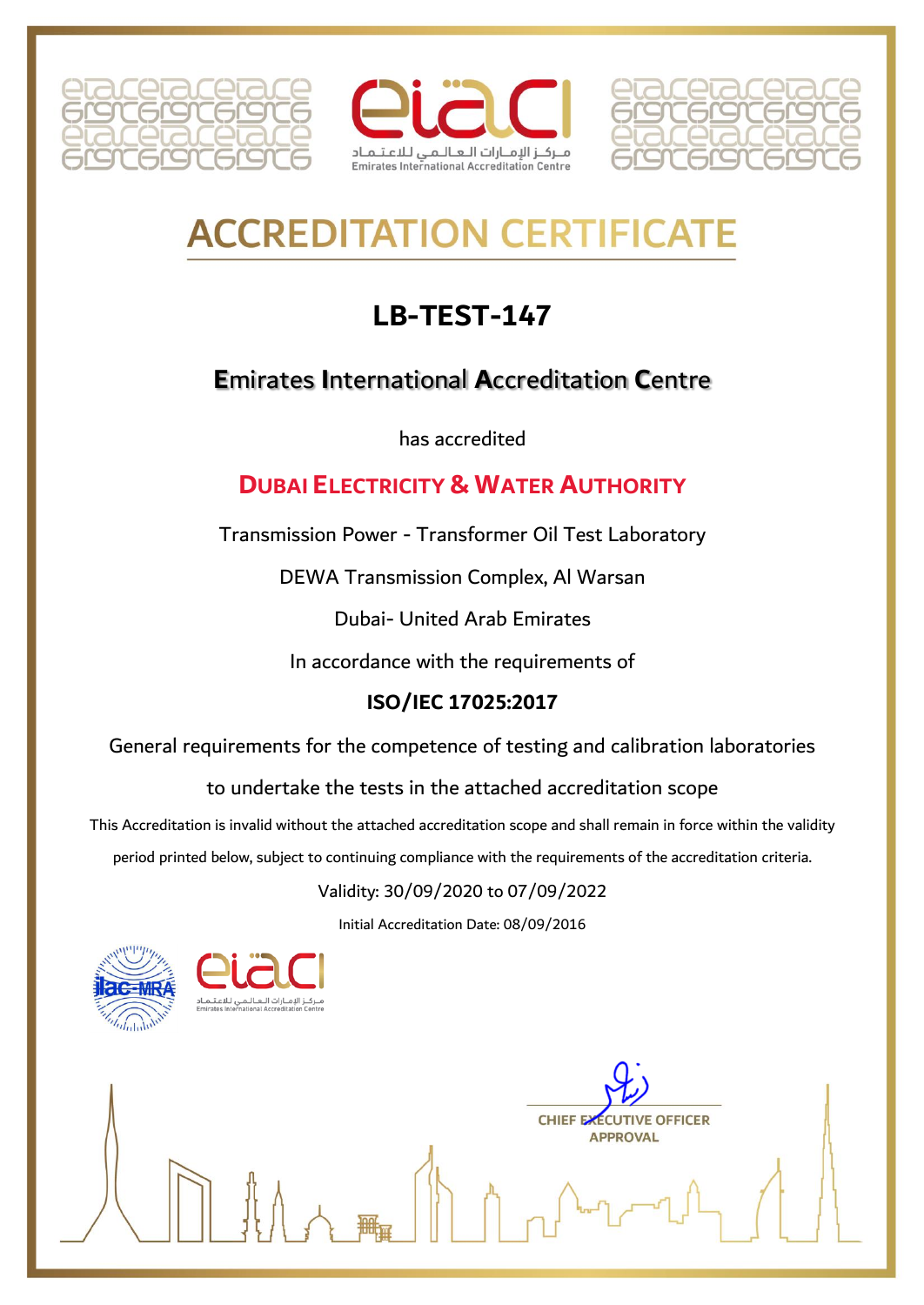



#### **Accreditation Scope**

## **Petroleum Testing**

#### **LB-TEST-147**

## **Dubai Electricity & Water Authority**

## **Transmission Power - Transformer Oil Test Laboratory**

## **DEWA Transmission Complex, Al Warsan**

## **Dubai- United Arab Emirates**

 **Date: 30-09-2020**

**Issue no.: 03 Valid to: 07-09-2022**

| <b>Type of Activity</b> | <b>Test</b><br><b>Materials/Products</b> | <b>Test Name</b>        | <b>Test Method</b> |
|-------------------------|------------------------------------------|-------------------------|--------------------|
| Petroleum &             | Transformer Oil                          | Determination of the    | IEC 60156          |
| Petrochemical           |                                          | breakdown voltage       |                    |
|                         |                                          | Determination of        | <b>IEC 60814</b>   |
|                         |                                          | water by automatic      |                    |
|                         |                                          | coulometric Karl        |                    |
|                         |                                          | Fischer titration       |                    |
|                         |                                          | Measurement of          | <b>IEC 60247</b>   |
|                         |                                          | relative permittivity,  |                    |
|                         |                                          | dielectric dissipation  |                    |
|                         |                                          | factor (tan d) and d.c. |                    |
|                         |                                          | resistivity             |                    |
|                         |                                          | Analysis of Dissolved   | <b>IEC 60567</b>   |
|                         |                                          | Gases in Electrical     |                    |
|                         |                                          | insulating Oil by Gas   |                    |
|                         |                                          | Chromatography          |                    |
|                         |                                          | (DGA)                   |                    |
|                         |                                          | Determination of        | <b>ISO 2049</b>    |
|                         |                                          | colour (ASTM scale)     |                    |
|                         |                                          | Determination of        | IEC 60296 Clause   |
|                         |                                          | Appearance              | 6.6                |
|                         |                                          | Determination of        | ISO 2719           |
|                         |                                          | flash point by Pensky-  |                    |
|                         |                                          | Martens closed cup      |                    |
|                         |                                          | method                  |                    |